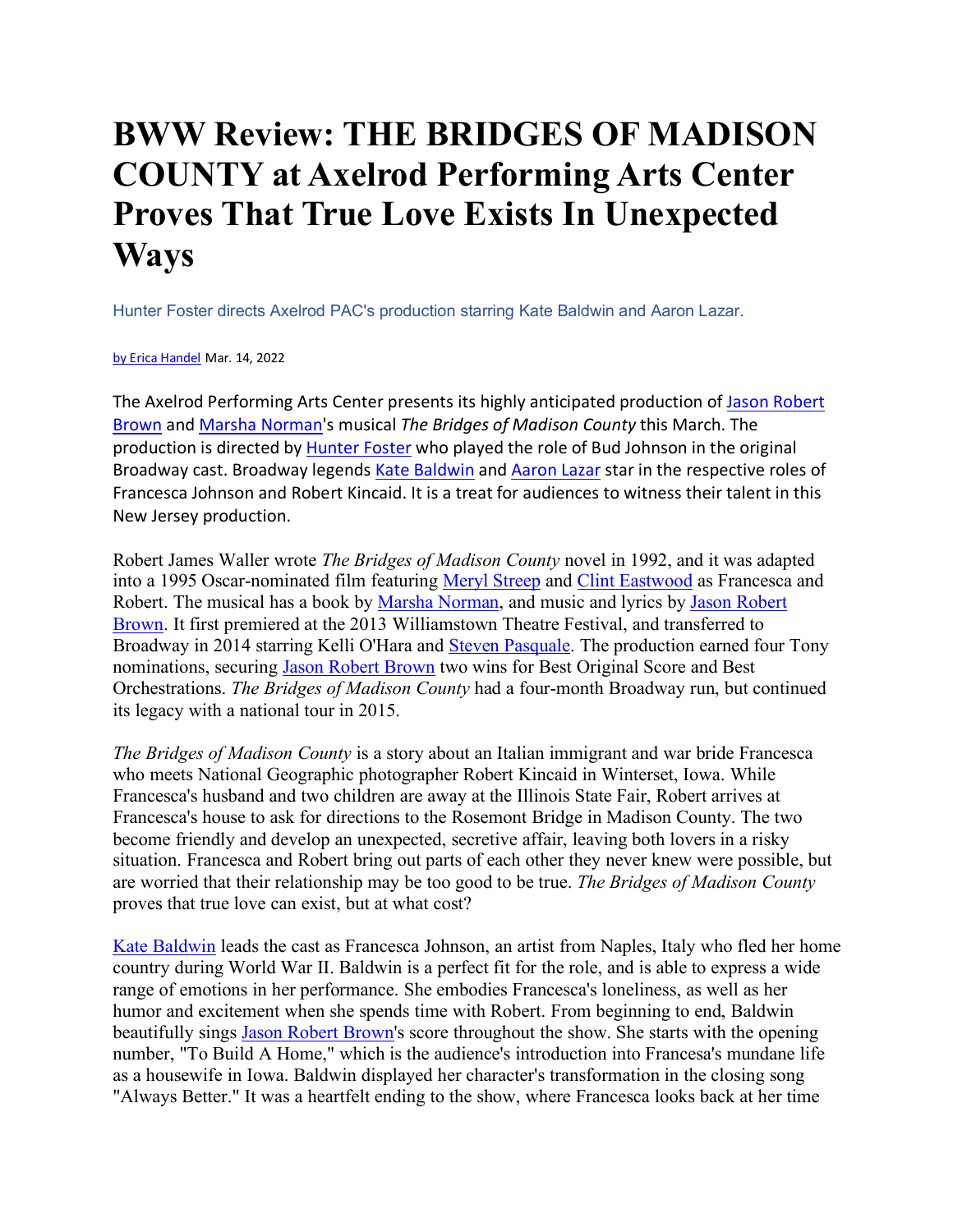with Robert and is grateful to have met him. Baldwin's soft, soprano voice filled the entire theater, and easily roped audiences into Francesca's story.

Aaron Lazar steps into the role of Robert Kincaid, a rugged photographer and wanderer who travels the world to take photos of important landmarks. Lazar's intense and passionate portrayal of Robert made audiences root for him, even though his character was put into an awkward position. The Cherry Hill, New Jersey native's singing voice was worth the price of admission alone. Lazar made his first entrance through the aisle with the song, "Temporarily Lost." It was a memorable moment for front row audience members to see a Broadway star up close. Lazar's version of Robert is someone who is optimistic and has big dreams. In the song "The World Inside A Frame," Robert shows Francesca how to capture a good photo, and they bond over their creative interests. The somber tune "It All Fades Away" shows a different side to Robert, when he reflects on the time he spent with Francesca and how it changed his life, but also broke his heart.

Baldwin and Lazar made an unstoppable pair as the quiet Francesca and adventurous Robert. The actors have worked with each other many times before, and it was evident in their performance. They sang the iconic Jason Robert Brown anthems "Falling Into You," where Francesca and Robert realize they're falling in love with each other, and "One Second and a Million Miles," when Robert convinces Francesca to leave the farm with him. They put their own stamp on the renditions of these classic songs, which satisfied the musical theater fans in the audience. The score did Baldwin and Lazar's voices great justice, and gave a powerful lasting impression. The Broadway veterans have a natural chemistry onstage, which worked well and made it easy for them to carry the show. Baldwin and Lazar's scenes both together and apart were equally as incredible, showing how talented they truly are.

There are many other notable performers in this production of *The Bridges of Madison County*. Bart Shatto takes on the role of Francesa's husband Richard "Bud" Johnson, who was an American World War II soldier turned farm owner. Thomas Cromer and Emily Pellecchia play Francesca and Bud's children, Michael and Carolyn Johnson. Giuliana Augello splits the roles of Robert's ex-wife Marian and Francesca's sister Chiara. Nikki Yarnell and Mark Megill are the Johnson family's neighbors, Marge and Charlie. Each actor shines in ensemble numbers such as "State Road 21" and "When I'm Gone." The small cast allowed for this story to be told in a clear, intimate way.

The creative team for *The Bridges of Madison County* whisked audiences away to a small town in rural Iowa. Anna Louizos' scenic design featured wooden arches representing the Rosemont Bridge. There were scenes in the kitchen and bedroom of Francesca's house, and a detailed tapestry design for the Illinois State Fair. An added element was the projection screen that showed the cornfields on the farm. Paul Miller's lighting design changed the color of the sky during the course of the show. Lauren Roark created simple costumes like the ones that were worn in the 1960s Midwest, and Jeff Sherwood's sound design gave a sense of what it was like to live on a farm. Keith Levenson conducts a 10-piece orchestra that makes Jason Robert Brown's music sound even more breathtaking.